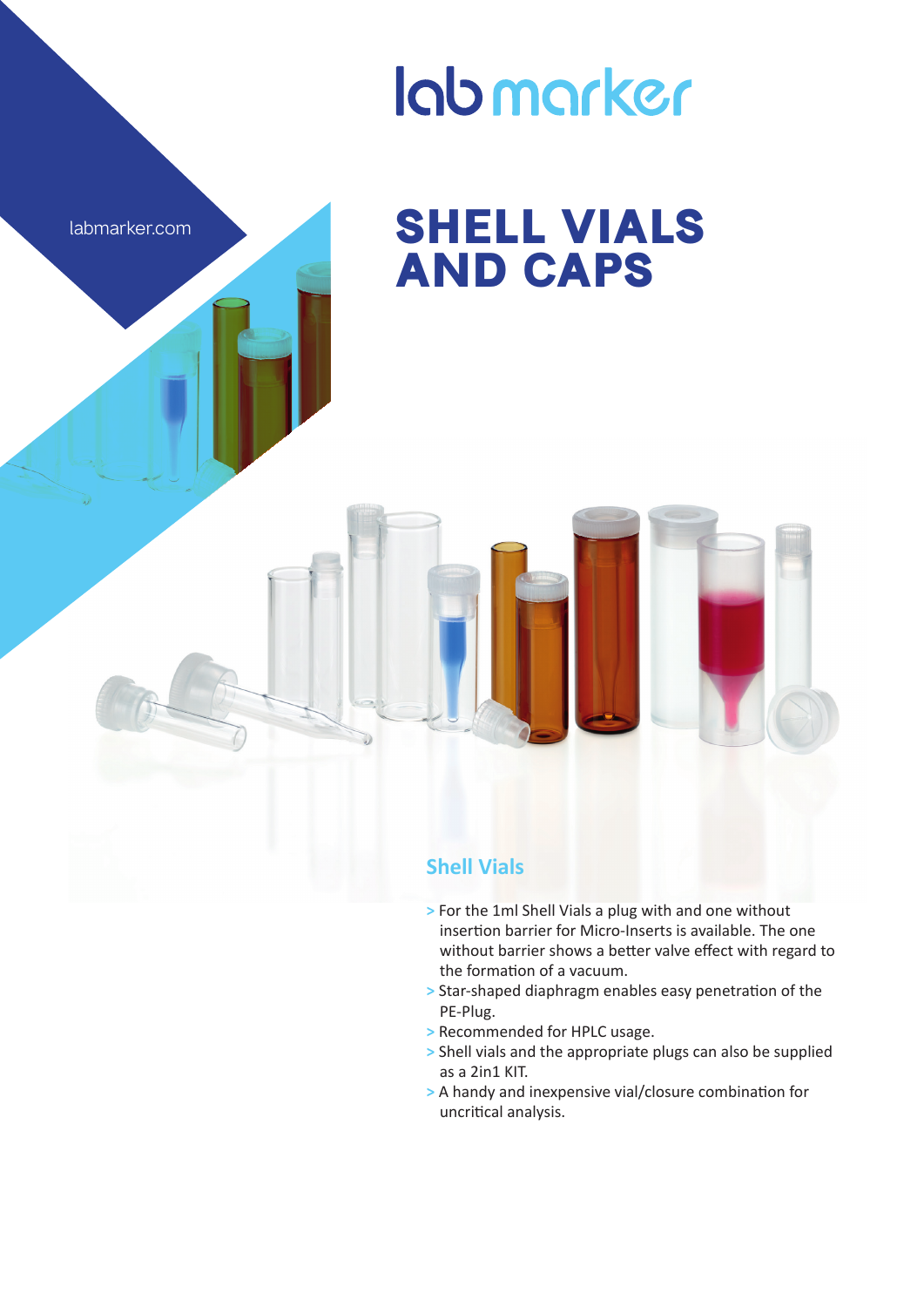

| Type               | Shell Vial + Plug                                                       | Shell Vial + Plug                                                                                      | Shell Vial + Plug                                                                                      | Shell Vial + Plug                                                            |
|--------------------|-------------------------------------------------------------------------|--------------------------------------------------------------------------------------------------------|--------------------------------------------------------------------------------------------------------|------------------------------------------------------------------------------|
| <b>Description</b> | 1ml Shell Vial, 35 x 7.8mm,<br>clear glass; 6mm PE Plug,<br>transparent | 1ml Shell Vial, 40 x 8.2mm,<br>clear glass; 8mm PE Plug,<br>transparent<br>(without insertion barrier) | 1ml Shell Vial, 40 x 8.2mm,<br>amber glass; 8mm PE Plug,<br>transparent<br>(without insertion barrier) | 4ml Shell Vial.<br>44.6 x 14.65mm, clear glass;<br>15mm PE Plug, transparent |
| <b>Pk</b>          | 100                                                                     | 100                                                                                                    | 100                                                                                                    | 100                                                                          |
| Item No.           | 54084146                                                                | 54086851                                                                                               | 54086951                                                                                               | 54154845                                                                     |







| <b>Type</b>        | Shell Vial + Plug                                                            | Shell Vial + Plug                                                           | Shell Vial + Plug                                                           |
|--------------------|------------------------------------------------------------------------------|-----------------------------------------------------------------------------|-----------------------------------------------------------------------------|
| <b>Description</b> | 4ml Shell Vial,<br>44.6 x 14.65mm, amber glass;<br>15mm PE Plug, transparent | 2ml Shell Vial, 31.5 x 11.6mm,<br>clear glass; 12mm PE Plug,<br>transparent | 2ml Shell Vial, 31.5 x 11.6mm,<br>amber glass; 12mm PE Plug,<br>transparent |
| <b>Pk</b>          | 100                                                                          | 100                                                                         | 100                                                                         |
| Item No.           | 54156245                                                                     | 54114445                                                                    | 54114545                                                                    |

## **PP Shell Vials and Caps 1ml, 3ml and 4ml**





| <b>Type</b>        | Shell Vial, PP + Plug                                                | Shell Vial, PP + Plug                                                                         | Shell Vial, PP + Plug                                                     |
|--------------------|----------------------------------------------------------------------|-----------------------------------------------------------------------------------------------|---------------------------------------------------------------------------|
| <b>Description</b> | 1ml PP Shell Vial, 40 x 8mm,<br>clear; 8mm PE Plug, trans-<br>parent | 3ml PP Shell Vial,<br>44,6 x 14,65mm, clear, with<br>inner cone; 15mm PE Plug,<br>transparent | 4ml PP Shell Vial,<br>44,6 x 14,65mm, clear; 15mm<br>PE Plug, transparent |
| <b>Pk</b>          | 100                                                                  | 100                                                                                           | 100                                                                       |
| Item No.           | 74089461                                                             | 74159961                                                                                      | 74159761                                                                  |